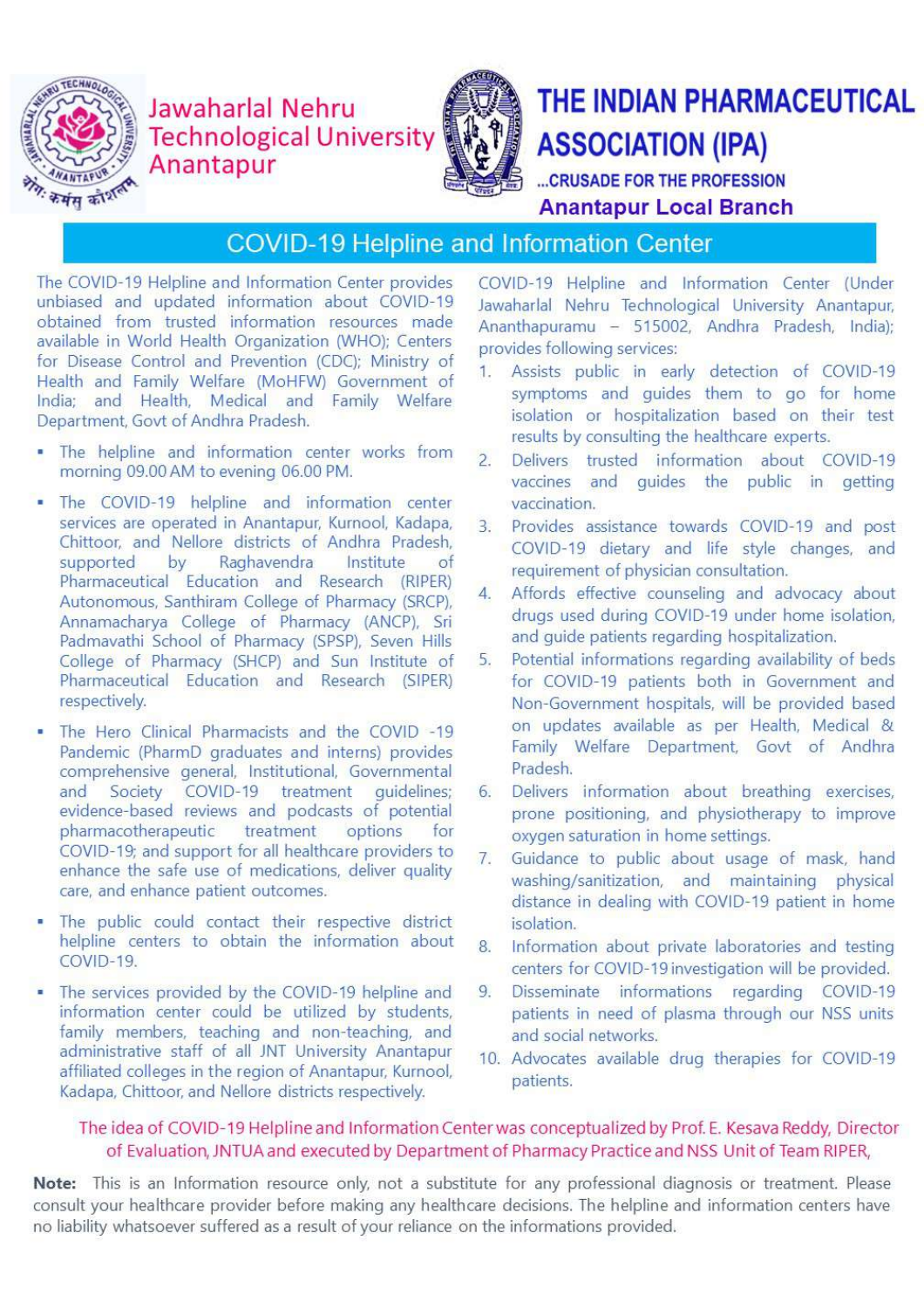

**RAGHAVENDRA** INSTITUTE OF PHARMACEUTICAL EDUCATION AND RESEARCH (RIPER) AUTONOMOUS

Approved by AICTE, PCI & SBTET, NBA (UG) and NAAC Accredited Institution, Accorded 2 (f) & 12 (B) status by UGC, DSIR-SIRO Recognized Research Institution, Affiliated to JNT University Anantapur, Ananthapuramu, Andhra Pradesh., India.

#### **COVID-19 Helpline and Information Center**

# **Raghavendra Institute of Pharmaceutical Education and Research**

#### **(RIPER) – Autonomous**

(Under Jawaharlal Nehru Technological University Anantapur, Ananthapuramu – 515002, Andhra Pradesh, India)

## **List of Volunteers:**

| S. No          | Name            | Designation                | Phone            | <b>Contact Email</b>          |
|----------------|-----------------|----------------------------|------------------|-------------------------------|
|                | Dr. SMG. Ishrar | <b>Assistant Professor</b> | $+919000035936$  | ishrarpharma@gmail.com        |
| $\mathfrak{D}$ | Dr. B. Sahithi  | <b>Assistant Professor</b> | $+919491536900$  | smileysaketha8@gmail.com      |
| $\mathcal{F}$  | M. Rahul Reddy  | Resident Intern            | +91 9705770734   | rahulricky79@gmail.com        |
| $\overline{4}$ | V. Kavya        | Resident Intern            | +91 7780768298   | kavyarajasimha999@gmail.com   |
| 5              | K. Sreedhar     | <b>Resident Intern</b>     | +91 7396550391   | sreedhar.kurakula97@gmail.com |
| 6.             | Swetha Reddy    | <b>Resident Intern</b>     | +91 7075453742   | swethareddy1243@gmail.com     |
| 7.             | D. Nikhil       | Resident intern            | $+91$ 9052314732 | nikhildudur@gmail.com         |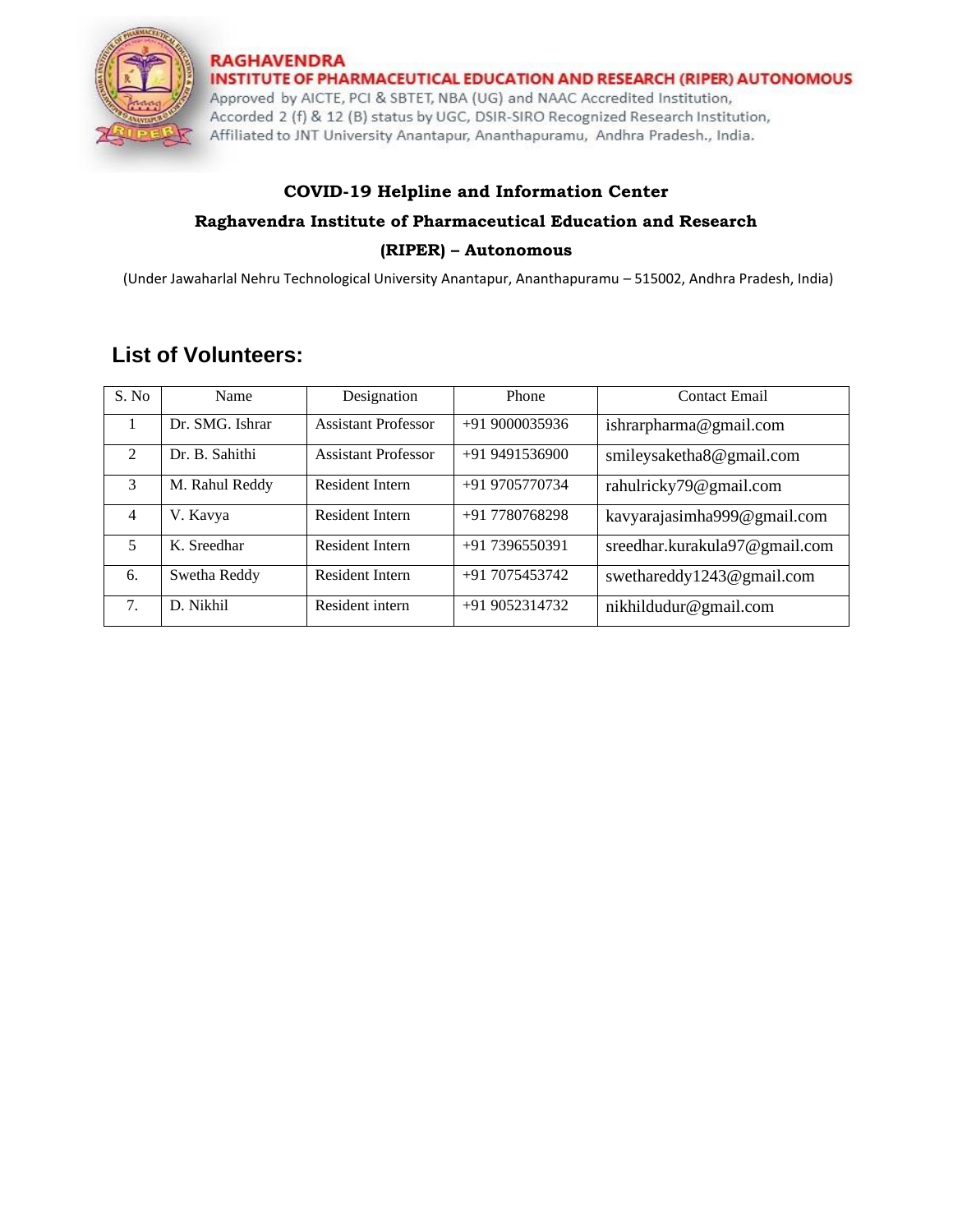## **COVID-19 Helpline and Information Center- Annamacharya College of Pharmacy – Kadapa**

(Under Jawaharlal Nehru Technological University Anantapur, Ananthapuramu – 515002, Andhra Pradesh, India)

| S.N<br>о.      | <b>Name</b>                        | Qualification                   | <b>Contact number</b> | <b>Email</b>                      |
|----------------|------------------------------------|---------------------------------|-----------------------|-----------------------------------|
| $\mathbf{1}$   | Dr. D. Giri Raja Sekhar<br>Pharm.D | Assistant<br>Professor          | 9948013281            | Giriraj.pharma@gmail.com          |
| $\overline{2}$ | Dr. R.V. Anil Kumar<br>Pharm.D     | Research<br>Scholar<br>18PH1307 | 8106762013            | rvanilk@gmail.com                 |
| 3              | G. Lakshmi Narasimha               | Pharm.D-Intern<br>15M71T0010    | 7799230296            | Gunturunarasimha007@gm<br>ail.com |
| 4              | Syed Mohamad Althaf                | Pharm.D V-year<br>16M71T0021    | 7799484175            | Althafsyed111@gmail.com           |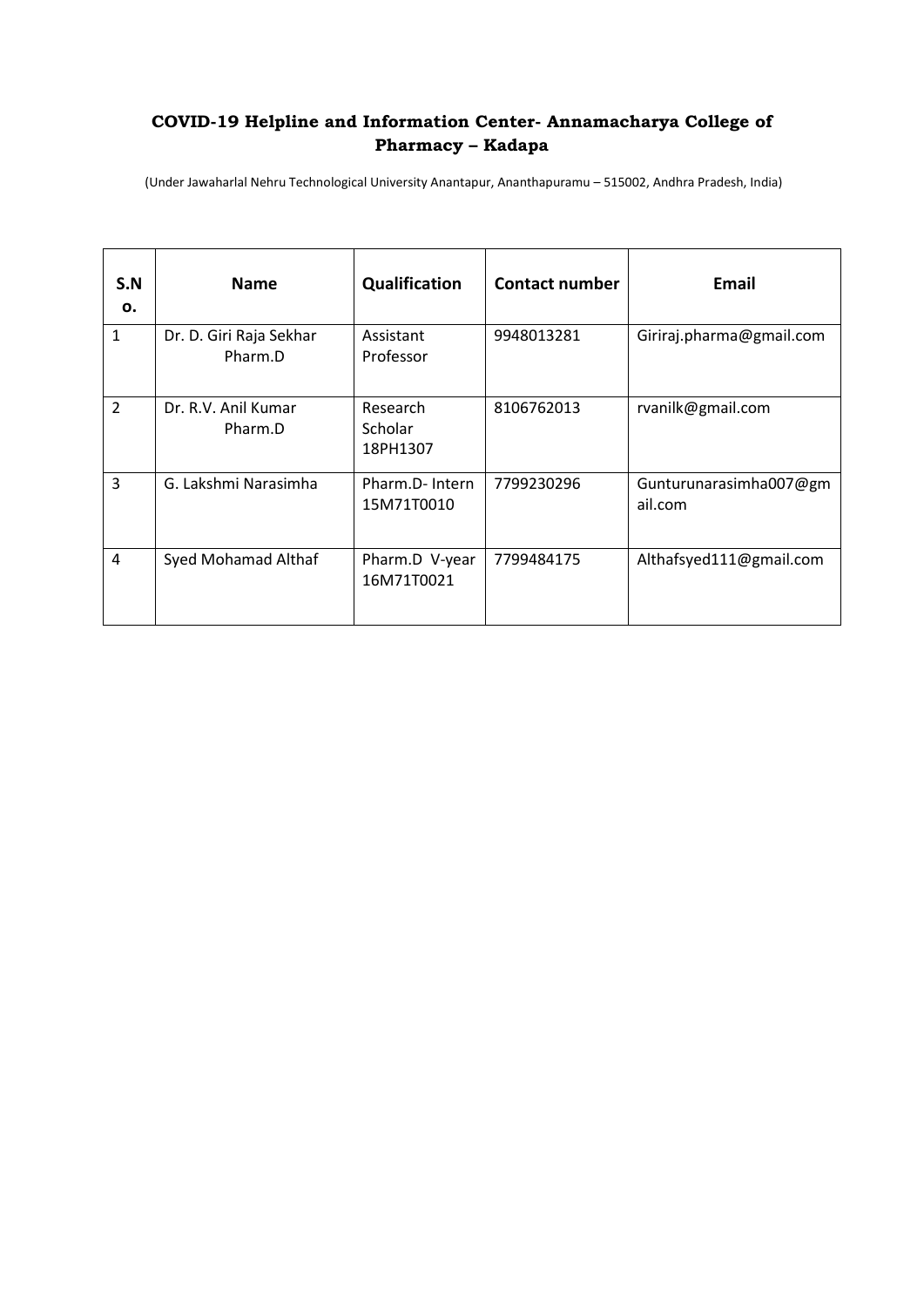

# **SANTHIRAM COLLEGE OF PHARMACY**

Approved by AICTE & PCI, New Delhi – Affiliated to JNTUA, Anantapuramu NH – 40, Nandyal, Kurnool District, Andhra Pradesh – 518501 Email[:srcp07hc@gmail.com](mailto:srcp07hc@gmail.com) ;Mobile: 9866308468

#### **Ref: SRCP/HC/Pharm.D/2021 Date:** 12.05.2021 **Dr.C.Madhu Sudhana Chetty**

M.Pharm., Ph.D., MBA

Principal

**S.No Name of the Staff S.No Name of the Student Mobile No 1 Dr.C.Bhargav Reddy Pharm.D Asst.Professor Santhiram College of Pharmacy, Nandyal Cell No:9676736692 1 M.Keerthana 6304246875 2 N.Ramu 7093836799 3 G.Dharani 9494316703 2 Dr.A.Sai Keshava Reddy Pharm.D(PB) Asst.Professor Santhiram College of Pharmacy, Nandyal Cell No:6304339830 1 P. Manasa 7675881043 2 P.Chandana Priya 7730873779 3 V.Sarala 6303541107 3 Dr.B.Pradeep Pharm.D(PB) Asst.Professor Santhiram College of Pharmacy, Nandyal Cell No:9642423567 1 C.Deepthi 7730035509 2 D.Pooja 8712992099 3 K.Samyuktha 7981019395**

**Sponsored by:***Sri Shirdi Sai Educational Academy, 25/602-A, Srinivasa Nagar, Nandyal* - 518501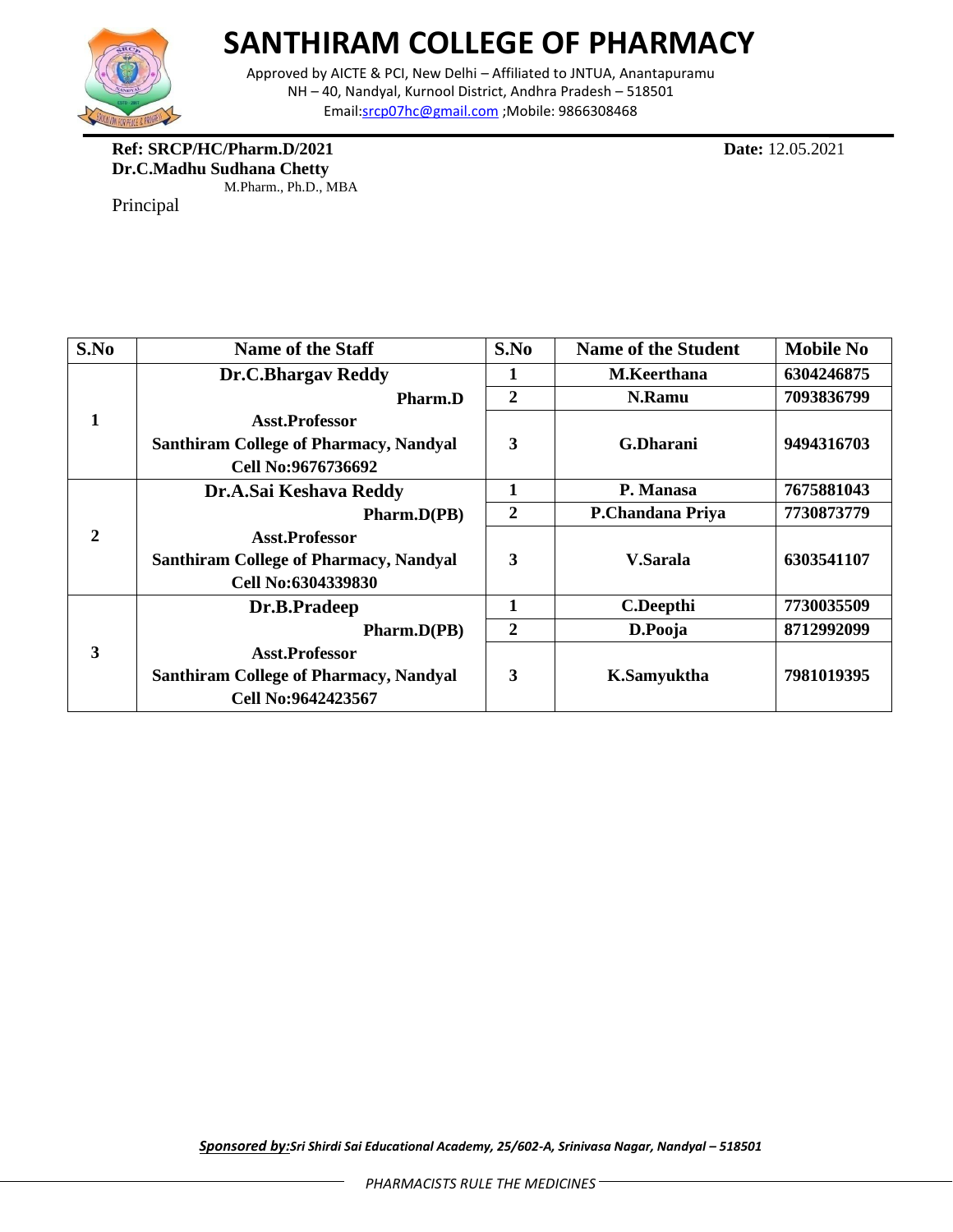

# **SEVEN HILLS COLLEGE OF PHARMACY**

**[AUTONOMOUS]**

Venkatramapuram, Ramachandrapuram (Mandal), Chittoor (Dist), **TIRUPATI** - 517 561, A.P, INDIA **Accredited "A" Grade by NAAC, Bangalore & NBA (U.G), New Delhi** Awarding University: JNT University Anantapur – Ananthapuramu Approved by AICTE & PCI, New Delhi Recognized by UGC Under Sections  $2(f)$  &  $12(B)$  of UGC Act 1956

### **COVID-19 Helpline and Information Center- Seven Hills College of Pharmacy**

(Under Jawaharlal Nehru Technological University Anantapur, Ananthapuramu – 515002, Andhra Pradesh, India)

#### **List of the Volunteers:**

| S.no           | <b>Name</b>           | Year of<br><b>Study</b> | <b>Phone</b><br><b>Number</b> | <b>Email ID</b>              |
|----------------|-----------------------|-------------------------|-------------------------------|------------------------------|
|                | K Vamsi               | V Pharm D               | 9177304611                    | konduruvamsi $24$ @gmail.com |
| $\overline{2}$ | K Muni Kiran<br>Reddy | V Pharm D               | 8919812834                    | munikiran422@gmail.com       |
| 3              | T Rachana             | V Pharm D               | 7799006372                    | rachanat1997@gmail.com       |
| $\overline{4}$ | P Humera<br>Khanam    | IV Pharm D              | 8200303863                    | khanhumerap@gmail.com        |
| 5              | K M Jayashree         | IV Pharm D              | 7989136699                    | jayashreemenon1999@gmail.com |

### **Faculty In-charge:**

Dr E Sunil Kumar Assistant Professor Dept of Pharmacy Practice Seven Hills College of Pharmacy Ph No: 9618093821 Email ID: sunilkumarellampati@gmail.com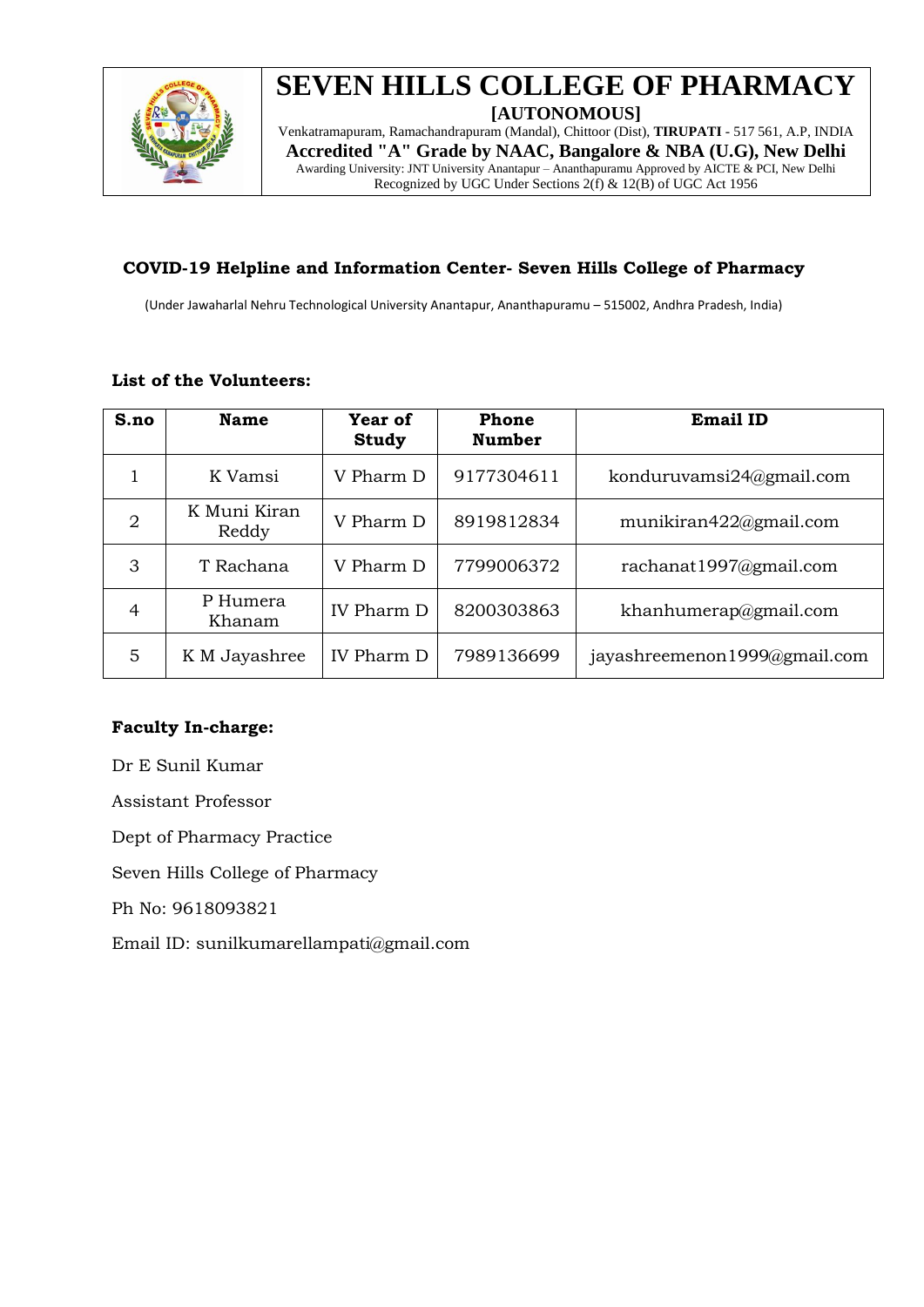### **COVID-19 Helpline and Information Center- Sri Padmavathi School of Pharmacy, Tirupati, Chittoor**

(Under Jawaharlal Nehru Technological University Anantapur, Ananthapuramu – 515002, Andhra Pradesh, India)

#### **List of the Volunteers:**

| S.no           | <b>Name</b>       | <b>Phone Number</b> |
|----------------|-------------------|---------------------|
|                | M Vasudeva Cherry | 7989399961          |
| $\overline{2}$ | K Liyakhath       | 8332049188          |
| 3              | K Jayasurya       | 9390321438          |

#### **Faculty In-charge:**

Mr TS Durga Prasad

Head,

Dept of Pharmacy Practice

Sri Padmavathi School of Pharmacy, Tiruchanoor, Tirupathi

Ph No: 9030140012

Email ID: tsdurgaprasad@gmail.com